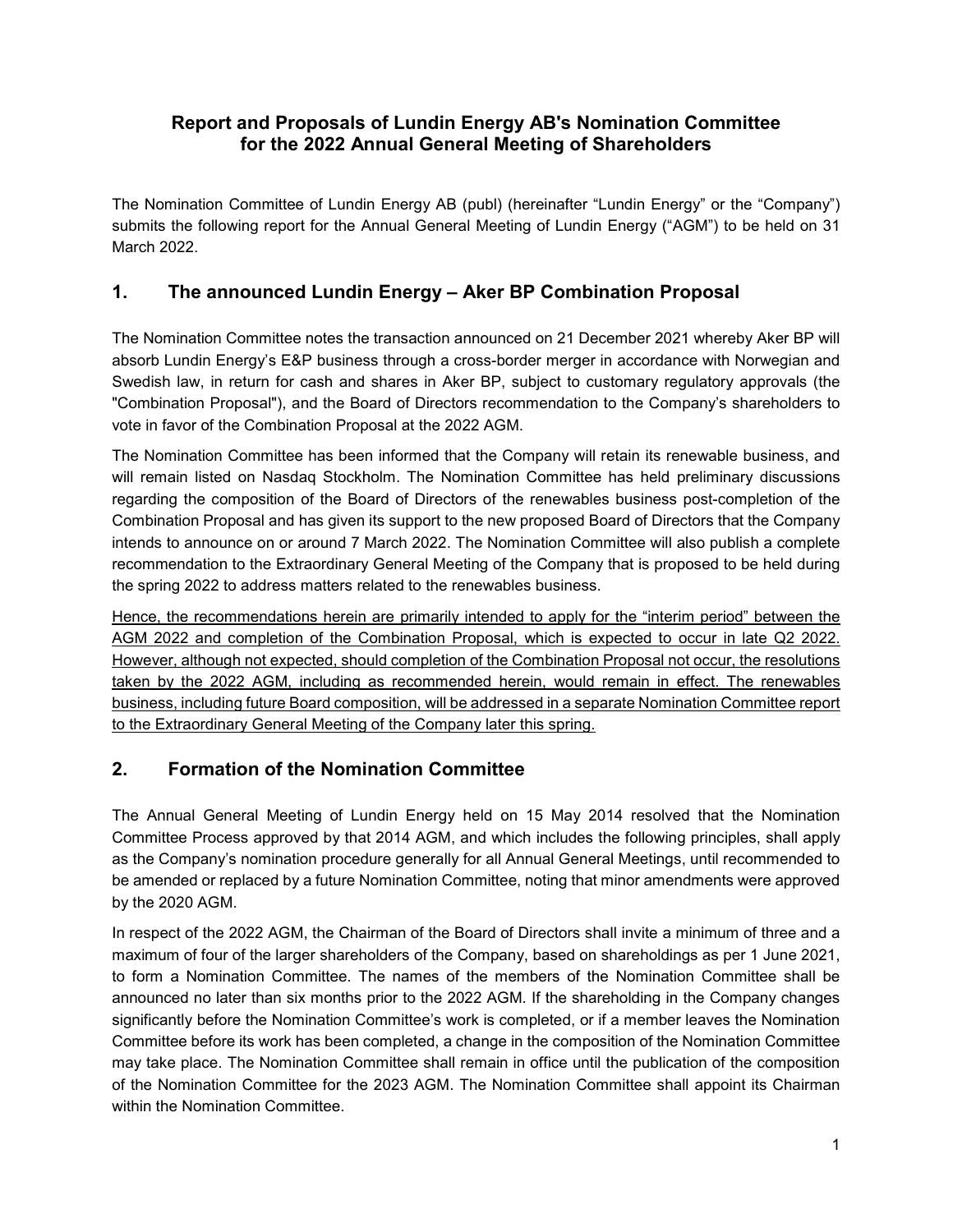The Nomination Committee shall prepare the following proposals for resolutions to the 2022 AGM:

- (i) Chairman of the 2022 AGM;
- (ii) number of members of the Board of Directors;
- (iii) remuneration of the members of the Board of Directors, distinguishing between the Chairman and the other members of the Board of Directors and remuneration for Committee work;
- (iv) members of the Board of Directors;
- (v) Chairman of the Board of Directors;
- (vi) remuneration of auditor of the Company;
- (vii) election of auditor of the Company; and
- (viii) if the Nomination Committee recommends that the current Nomination Committee Process be amended or replaced, then a revised or new Nomination Committee Process.

On 24 June 2021, the Nomination Committee for the 2022 AGM was formed with the following members: Aksel Azrac (Nemesia Sàrl), Oskar Börjesson (Livförsäkringsbolaget Skandia, ömsesidigt) and Ian H. Lundin (Chairman of the Board of Directors). Aksel Azrac was unanimously elected as Chairman of the Nomination Committee. Other larger shareholders of the Company were invited to join the Nomination Committee but all declined the invitation. The Nomination Committee members were appointed by shareholders holding as per 1 June 2021 approximately 34.0 percent of the shares and voting rights in Lundin Energy. The Nomination Committee meets the requirements of the Swedish Code of Corporate Governance (hereinafter the "Code").

The formation of the Nomination Committee was announced through a press release issued on 24 June 2021. The press release contained information on how shareholders could submit proposals to the Nomination Committee.

## **3. The work of the Nomination Committee**

The Nomination Committee met on five occasions and had informal contacts in between the meetings. The Nomination Committee received an oral report from the Chairman of the Board of Directors on the work and functioning of the Board of Directors. The Nomination Committee also reviewed the results of an external evaluation of the Board of Directors' work carried out during the fall of 2021 through an on-line survey specifically tailored for the Company, and reviewed external benchmarks in respect of Board remuneration in Europe.

Oskar Börjesson held meetings with the current Board members Cecilia Vieweg, Grace Reksten Skaugen, Jakob Thomasen and C. Ashley Heppenstall to discuss the work and functioning of the Board of Directors. The feedback received from the current Board members was positive. The overall impressions concurred with the results of the external evaluation that had been conducted, notably that the Board of Directors is well functioning and collaborates efficiently with a good balance of experience and expertise.

In the course of its work, the Nomination Committee applied the diversity policy as set out in rule 4.1 of the Code: *"The board is to have a composition appropriate to the company's operations, phase of development and other relevant circumstances. The board members elected by the shareholders' meeting are collectively to exhibit diversity and breadth of qualifications, experience and background. The company is to strive for gender balance on the board."*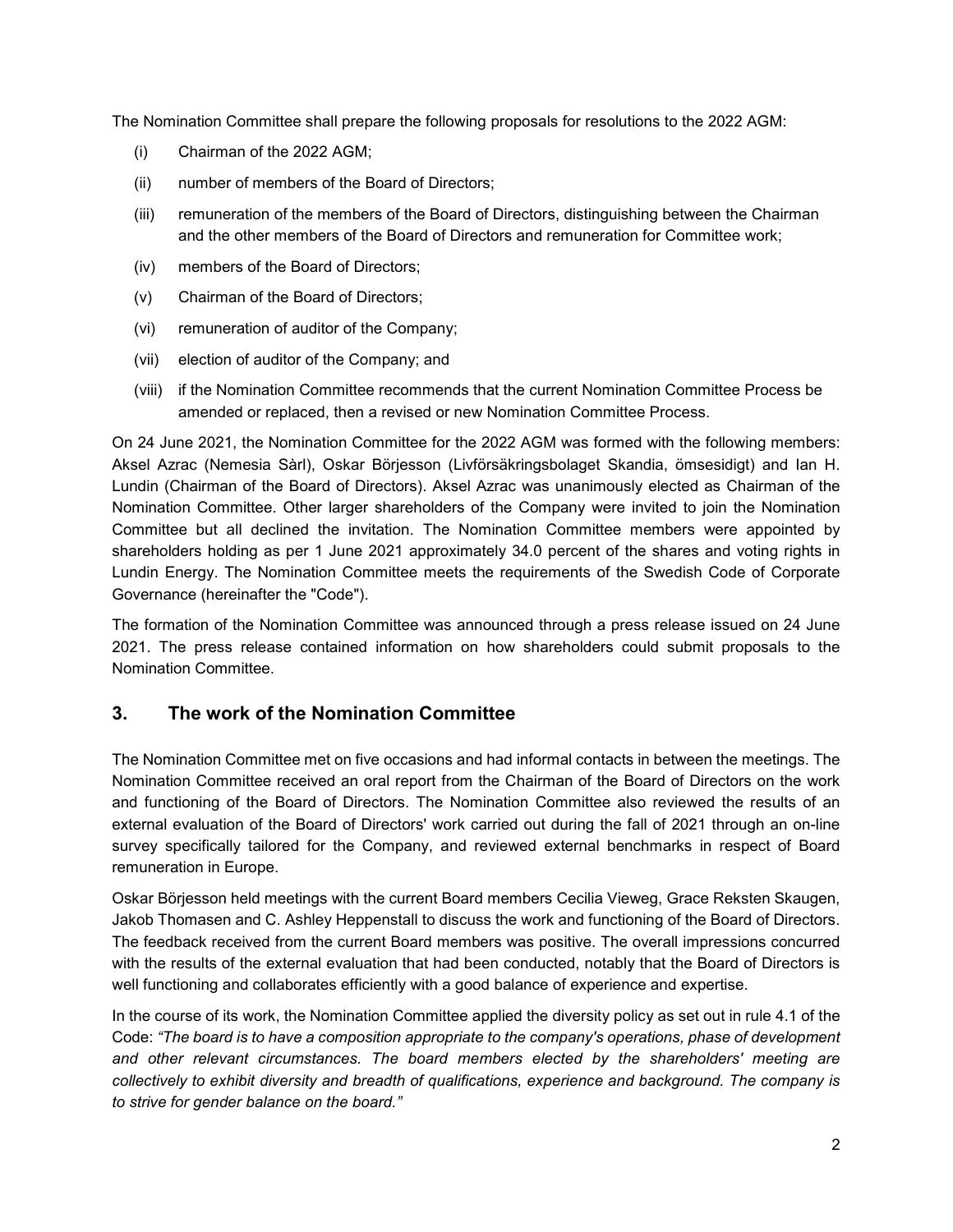The Nomination Committee believes that it is necessary to regularly assess the breadth and versatility of the Board of Directors. As part of that assessment, the Committee discussed in detail the composition and qualifications of the Board members, also in-light of the Company's investments into renewable energy projects and sustainability matters in general. The Committee considered and discussed the desired attributes for members of the Board of Directors, including considerations of qualifications, experience and gender distribution, as well as succession planning matters.

The Nomination Committee further discussed the Swedish Prosecution Authority's decision on 11 November 2021 to bring charges against the Company's Chairman Ian H. Lundin and Board member Alex Schneiter, and the potential impact thereof on nomination matters. The Nomination Committee tasked Company management to engage with key shareholders and proxy advisors to understand how the matter was generally viewed and to report back to the Nomination Committee.

## **4. Election of Chairman for the 2022 Annual General Meeting**

The Nomination Committee proposes that Klaes Edhall, a member of the Swedish Bar Association, be appointed as the Chairman of the 2022 AGM. Klaes Edhall served as the Chairman of the Company's 2014 to 2021 Annual General Meetings, as well as several Extraordinary General Meetings, and has also served as the Chairman at the Annual General Meetings of several other listed Swedish companies.

## **5. Reasoned statement regarding the proposal for election of the Board of Directors**

### **5.1 Number of Board members**

The Nomination Committee proposes that ten members of the Board of Directors be elected at the 2022 AGM. Despite the fact that the Board of Directors is at its maximum size of ten members, it was considered appropriate to retain the current composition given the Combination Proposal and announced recommendation of the Board of Directors to the Company's shareholders to vote in favor of such proposal at the 2022 AGM. The Combination Proposal involves several complex steps that the Board of Directors have considered in detail and will need to continue to supervise. The Nomination Committee therefore considers it important that the same Board members that negotiated and approved the entering into of the Combination Proposal, subject to approval at the 2022 AGM, oversee the process all the way to completion of the Combination Proposal, which is expected to occur in late Q2 2022.

Although not expected, should completion of the Combination Proposal not occur, the Nomination Committee notes that the Board of Directors with ten members has functioned well during the past year.

## **5.2 Qualifications of Board members**

It is the opinion of the Nomination Committee that, taking into consideration Lundin Energy's current and planned business and operations, and the economic and financial circumstances generally in which the Company operates, the proposed Board of Directors is composed of a broad and versatile group of knowledgeable and skilled individuals who are motivated and prepared to undertake the tasks required of the Board of Directors in today's international business environment. These proposed members possess, in the opinion of the Committee, substantial expertise and experience and in addition, the proposed Board of Directors will fulfil the requirements regarding independence in relation to the Company, Group management and the Company's major shareholders (see further below). Such expertise and experience relates to the extractive industries globally, as well as oil and gas industry in Norway specifically, being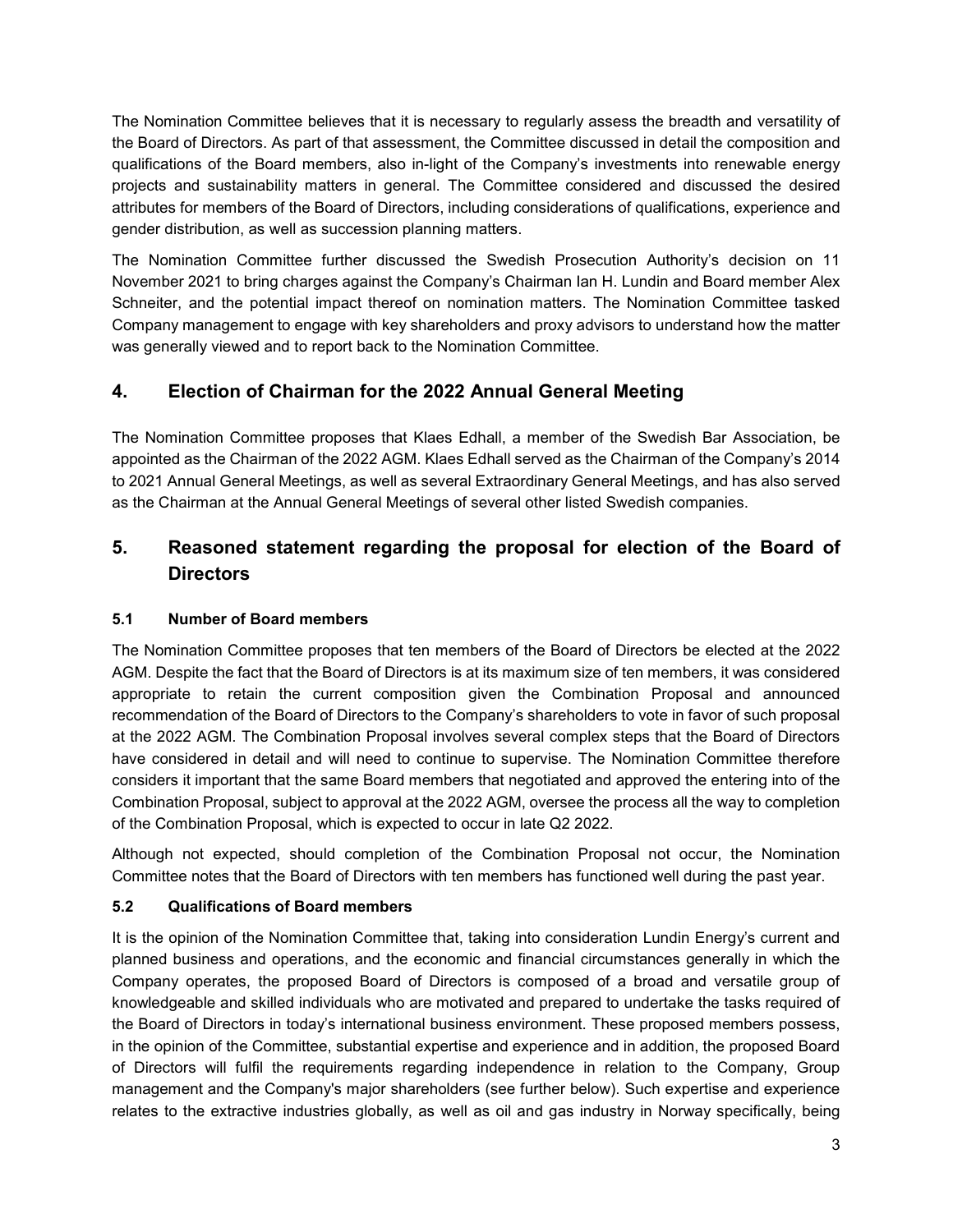Lundin Energy's core area of operation, public company financial matters, Swedish practice and compliance matters, sustainability matters, corporate responsibility and health, safety and the environment.

If the Committee's proposal regarding the composition of the Board of Directors is accepted by the 2022 AGM, the Board of Directors will consist of ten members, out of which three women, i.e. 30 percent of the Board members will be women. Whilst the percentage of women on the proposed Board is lower than the recommendation of the Swedish Corporate Governance Board, the Nomination Committee considers that the skills and broad experience of the Board members, as well as succession planning, should be weighed against the recommendation. The Nomination Committee however supports the ambition of the Swedish Corporate Governance Board regarding levels and timing of achieving gender balance and believes that it is important to continue to strive for gender balance when future changes in the composition of the Board of Directors are considered. Further information regarding the proposed members of the Board of Directors is included in Annex 1.

#### **5.3 Specific comments in view of the Sudan case**

On 11 November 2021, charges were brought against Chairman Ian H. Lundin and Board member Alex Schneiter by the Swedish Prosecution Authority in relation to past operations in Sudan from 1999-2003 and 2000-2003, respectively. The Nomination Committee wishes to provide a specific reasoned statement in relation to the proposed re-election of these individuals following comprehensive discussions that have been held within the Nomination Committee, and as requested by stakeholders in the engagement process undertaken by Company management on behalf of the Nomination Committee.

#### **5.3.1 Background**

The Nomination Committee notes that:

- i. the Company and the individuals deny all charges and that there are any grounds for any allegations of wrongdoing;
- ii. the Company does not foresee any impact on the operational and financial guidance that the Company has set out previously; and
- iii. the Company has communicated that following a comprehensive review of all the preinvestigation materials, and an assessment of the details of the indictment decision itself, the Company and the defence are of the view that it is not possible to conclude that any representative of the Company, either directly or indirectly, was complicit in encouraging anyone to commit crimes against international law — let alone that any perpetrator as a result of such encouragement would have committed any such crimes.

#### **5.3.2 Stakeholder Engagement**

The Nomination Committee tasked Company management to reach out to key institutional shareholders and proxy advisors on behalf of the Nomination Committee to discuss such stakeholders' views on a potential proposed re-election of the individuals. In total nine meetings were held and the results were reported back to the Nomination Committee. Key findings were as follows:

- i. There are no policies in place for similar situations and voting/voting recommendations are taken on a case-by-case basis
- ii. Important issues to consider include reputational risk for the Company and that sufficient time can be devoted to Board duties by the individuals
- iii. The yearly re-election of Board members gives comfort as the Board composition can be changed fairly quickly should the need arise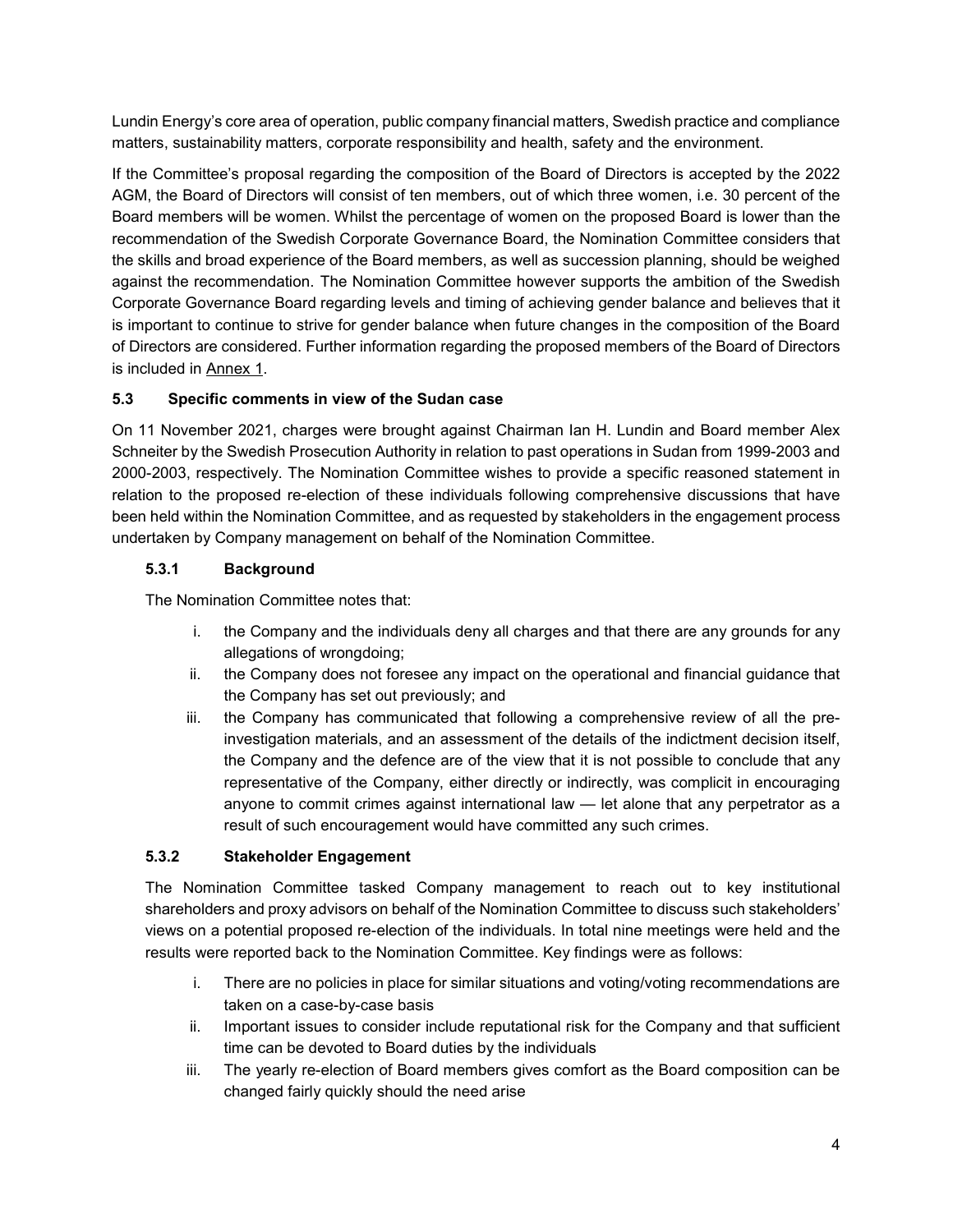- iv. The Company's continued transparent disclosure on the case is considered helpful and it is also important for the Nomination Committee to address the matter in detail in its recommendations
- v. The Company's high scores in ESG ratings are helpful
- vi. A person should be considered innocent until formally proven otherwise in a court of law, and hence, voting against re-election based on an indictment per se could be problematic
- vii. Positive that Ian H. Lundin has decided not to stand for re-election as Chairman, and it could be good to consider to appoint an independent Chairman

Some comments were also received by the Nomination Committee from shareholders by e-mail, which were duly considered.

#### **5.3.3. Reputational risk for the Company**

The Nomination Committee considered the potential additional reputational risk that a re-election of the individuals could entail on the Company, as the Company itself is already part of the proceedings. It was noted that the Company had over several years continuously engaged with shareholders and key stakeholders, including the Norwegian government, license partners, business partners, proxy advisors, lenders and others, in respect of the Sudan matter, including immediately following the decision to bring forth charges. The Company's view is that the case and the potential risks are well understood by stakeholders, noting also that even the indictment decision itself did not have any impact on the operations of the Company. A small negative adjustment on the share price on the day was observed, however, the share price recovered swiftly.

Hence, the case does not appear to have any noticeable negative impact on the Company or its operations as perceived by key stakeholders, and against such background, including the public statement made in connection with indictment of 11 November 2021 that both individuals would stand up for re-election, the Nomination Committee finds it unlikely that a re-election would aggravate the reputational risk that the case may pose.

#### **5.3.4 Dedication of necessary time for the Board assignment**

The Nomination Committee believes it is essential that the individuals are able to dedicate the necessary time required to fulfil their Board assignments. The Nomination Committee has been informed that there are outstanding legal challenges, which will take some time to resolve by the Swedish Courts, and that even without such challenges, it is unlikely that a potential trial would start until sometime later in 2023. The preparations for a trial are furthermore lead by the individuals' defence counsels, and do not entail any major time constraint on the individuals themselves. In addition, the individuals do not have any other professional commitments, which would require significant attention.

The Nomination Committee therefore concludes that there appear to be no time constraint concerns that would prevent the individuals from fulfilling their Board duties during the mandate period up to the 2023 AGM. The Nomination Committee notes that both individuals have also confirmed that they will be fully committed and available for their Board duties.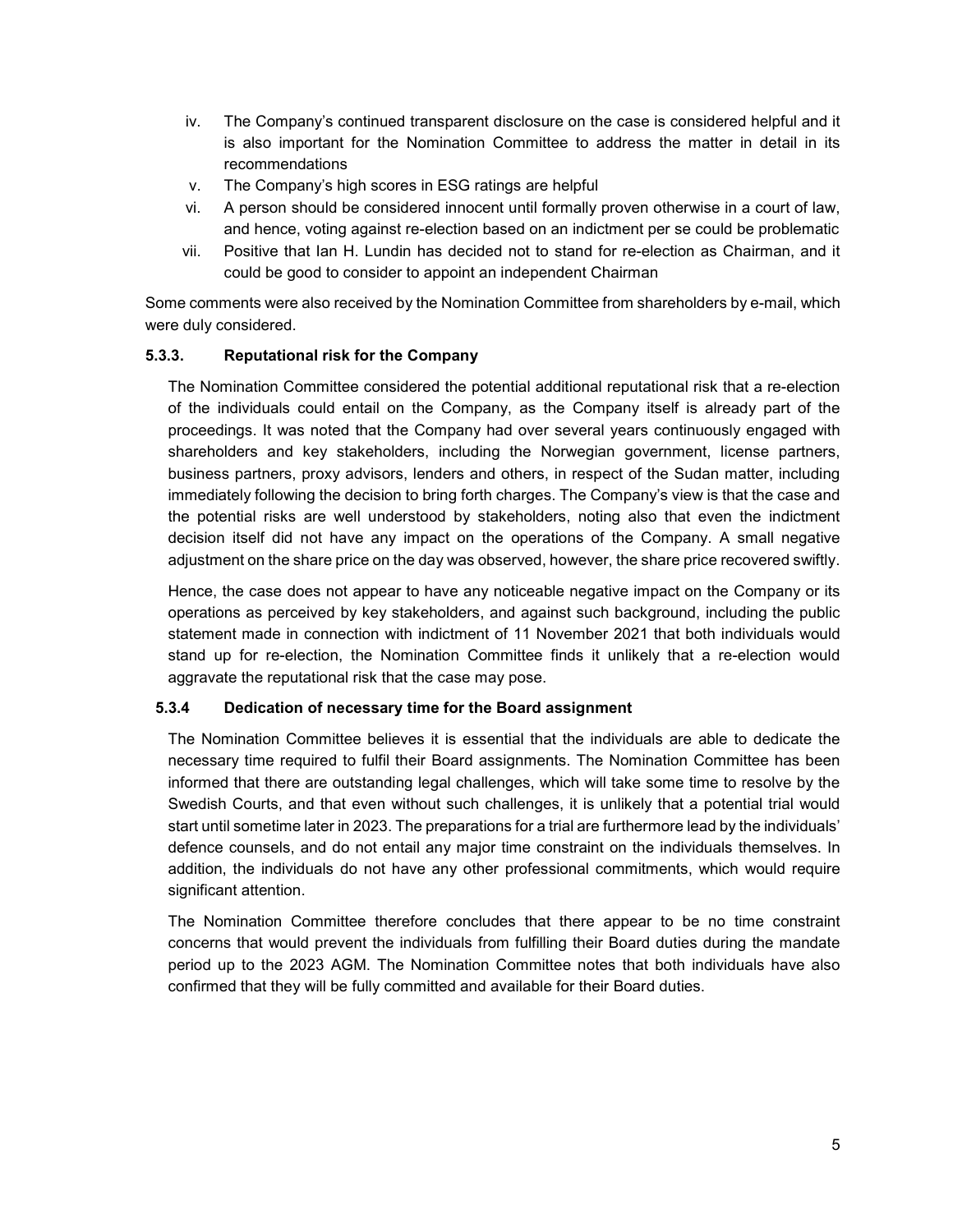### **5.3.5 Value in retaining the Board members that negotiated and approved the Combination Proposal**

As mentioned above, the announced Combination Proposal is not expected to be completed until late Q2 2022, and the Nomination Committee believes that there is significant value in retaining the same Board members that recommended to the 2022 AGM to approve the Combination Proposal for continuity reasons, to oversee the completion process of the Combination Proposal, including Ian H. Lundin and Alex Schneiter.

The Nomination Committee notes that Ian H. Lundin had previously communicated that he would not stand for re-election as Chairman at the 2022 AGM following the Swedish Prosecution Authority's decision to bring forth charges. Ian H. Lundin has however informed the Nomination Committee that in the interest of ensuring an orderly completion of the Combination Proposal, he will stand for re-election also as Chairman, which the Nomination Committee supports for similar continuity reasons.

#### **5.3.6 Other considerations**

The individuals are long serving members of the Board of Directors. They have invaluable historical and current knowledge of the Company, its operations and the industry, and both individuals are key contributors to the Board of Directors' work. In addition, both individuals are long standing Company representatives v-à-v key stakeholders, many of whom have also individually expressed their support for the individuals. The Nomination Committee also notes that the Board of Directors of Lundin Energy believes it is in the best interest of the Company and shareholders for both individuals to remain on the Board of Directors and supports their re-election. Both individuals have also ensured the Nomination Committee that should matters change, the individuals will reconsider their positions and will always act in the best interests of the Company and its shareholders.

#### **5.4 Concluding remarks**

Upon consideration of all relevant matters, including the stakeholder engagement feedback received and the Combination Proposal, the Nomination Committee concludes that it is in the best interest of shareholders that the Board members that approved the entering into of the Combination Proposal, subject to approval of the 2022 AGM, remain for continuity reasons, to oversee the implementation and conclusion of the Combination Proposal.

The Nomination Committee therefore proposes the re-election of the ten current members of the Board of Directors being Peggy Bruzelius, C. Ashley Heppenstall, Ian H. Lundin, Lukas H. Lundin, Adam I. Lundin, Grace Reksten Skaugen, Torstein Sanness, Alex Schneiter, Jakob Thomasen, and Cecilia Vieweg for a term until the 2023 AGM and that no deputy members are elected. The Nomination Committee further proposes the re-election of Ian H. Lundin as Chairman of the Board of Directors.

## **6 Remuneration of the members of the Board of Directors, the Chairman of the Board of Directors and remuneration for Committee work**

### **6.1 Board fees**

The Nomination Committee considered the fees payable to the members of the Board of Directors, including in respect of Board Committee work, and to the Chairman of the Board of Directors. The Nomination Committee noted that the Company has three Board Committees, being the Compensation Committee, the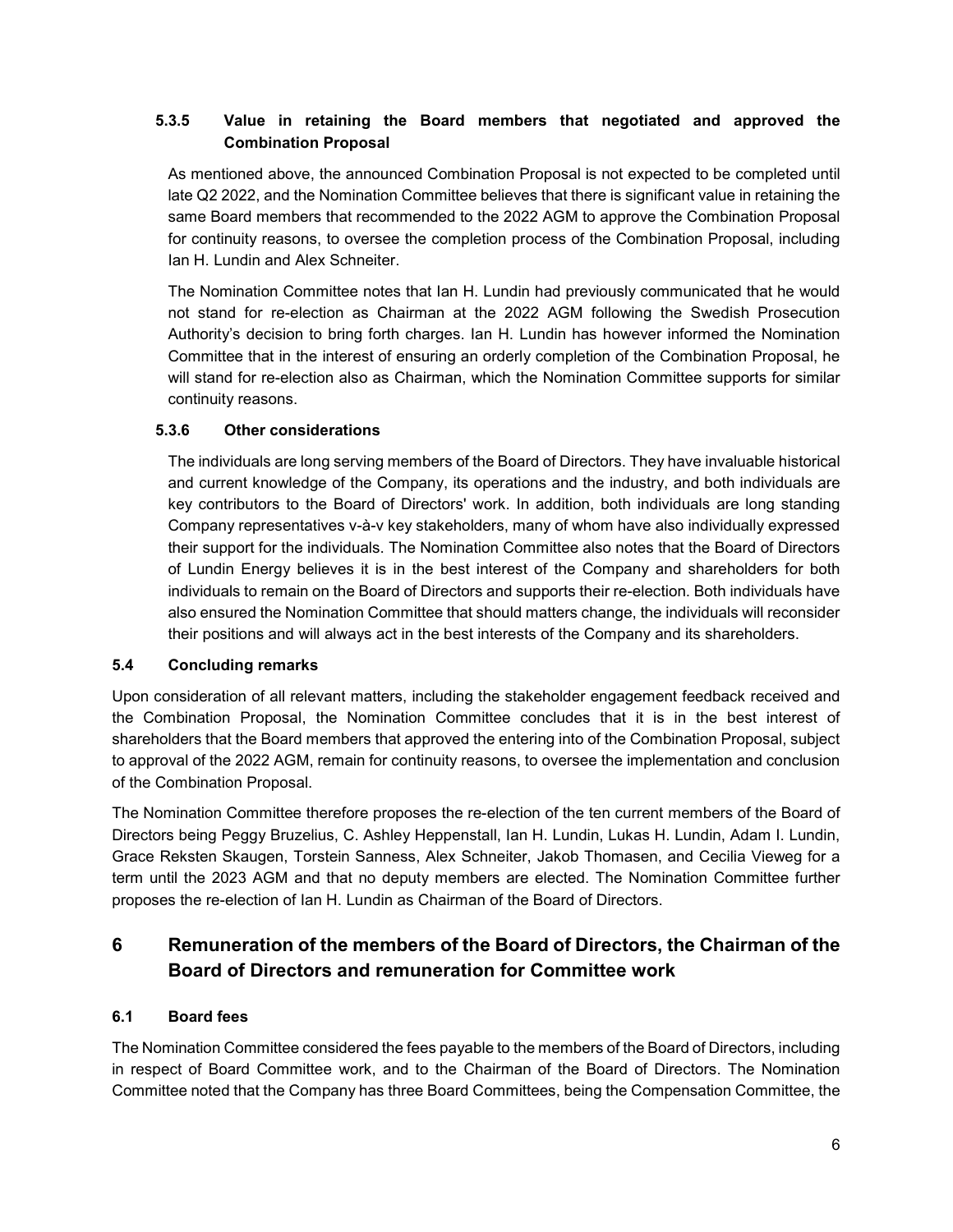Audit Committee and the Sustainability Committee. The Nomination Committee had been informed that a temporary Committee had been formed to oversee the continuation of the renewables business, however, such Committee work would not be rewarded separately.

The Nomination Committee noted that the Company has implemented a policy for share ownership by Board members and that each Board member is expected to own, directly or indirectly, at least 5,000 shares of the Company. The level shall be met within three years of appointment and during such period, Board members are expected to allocate at least 50 percent of their annual Board fees towards purchases of the Company's shares. The Nomination Committee noted that all proposed Board members fulfil this requirement.

The Committee believes that the fees approved by the 2021 AGM are appropriate and reasonable given the size, nature and complexity of the Company's business and the current situation of the Company, in particular the Combination Proposal. The fees are therefore proposed to remain unchanged. The Nomination Committee also believes for similar reasons that the fees for Committee work are appropriate and reasonable, and therefore proposes that these fees shall also remain unchanged. The Nomination Committee therefore proposes that the remuneration of the members of the Board of Directors, the Chairman of the Board of Directors and fees for Committee work and Committee Chairs, be as follows:

- (i) annual fees of the members of the Board of Directors of USD 62,000 (excluding the Chairman of the Board of Directors);
- (ii) annual fees of the Chairman of the Board of Directors of USD 130,000;
- (iii) annual fees for Committee members of USD 14,700 per Committee assignment (other than Committee Chairs); and
- (iv) annual fees for Committee Chairs of USD 20,300.

The total remuneration for Committee work, including remuneration to Committee Chairs, thus amounts to USD 149,100 based on the current composition of the Committees. The Nomination Committee considers that it should be possible to elect further Committee members and the total annual remuneration for Committee work shall therefore not exceed USD 193,200, corresponding to remuneration for three additional Committee members.

### **6.2 Extraordinary Board fee for work during 2021**

During 2021, compared to previous years, the Board of Directors work was unusually time consuming and demanding, with 19 board meetings held and substantial deliberations and contacts in-between meetings. The Board of Directors spent a vast amount of time assessing the potential impact of the Swedish Prosecution Authority's preliminary investigation and charges that were brought on 11 November 2021, in particular in relation to announced claims against the Company for a corporate fine and forfeiture of economic proceeds. The Board was intensely engaged in the Company's inaugural bond issuance, and have engaged extensively in discussions regarding the long-term strategy of the Company. The Board of Directors have actively lead the process of negotiating the Combination Proposal, which involved holding numerous Board meetings at short notice, largely outside office hours, and with extensive reading materials. The time allocated by the Board of Directors to their work for the Company during 2021 thus significantly exceeded what would normally be expected and that could have been foreseen when determining the 2021 Board fees. The Nomination Committee believes that it is justified under the circumstances to propose an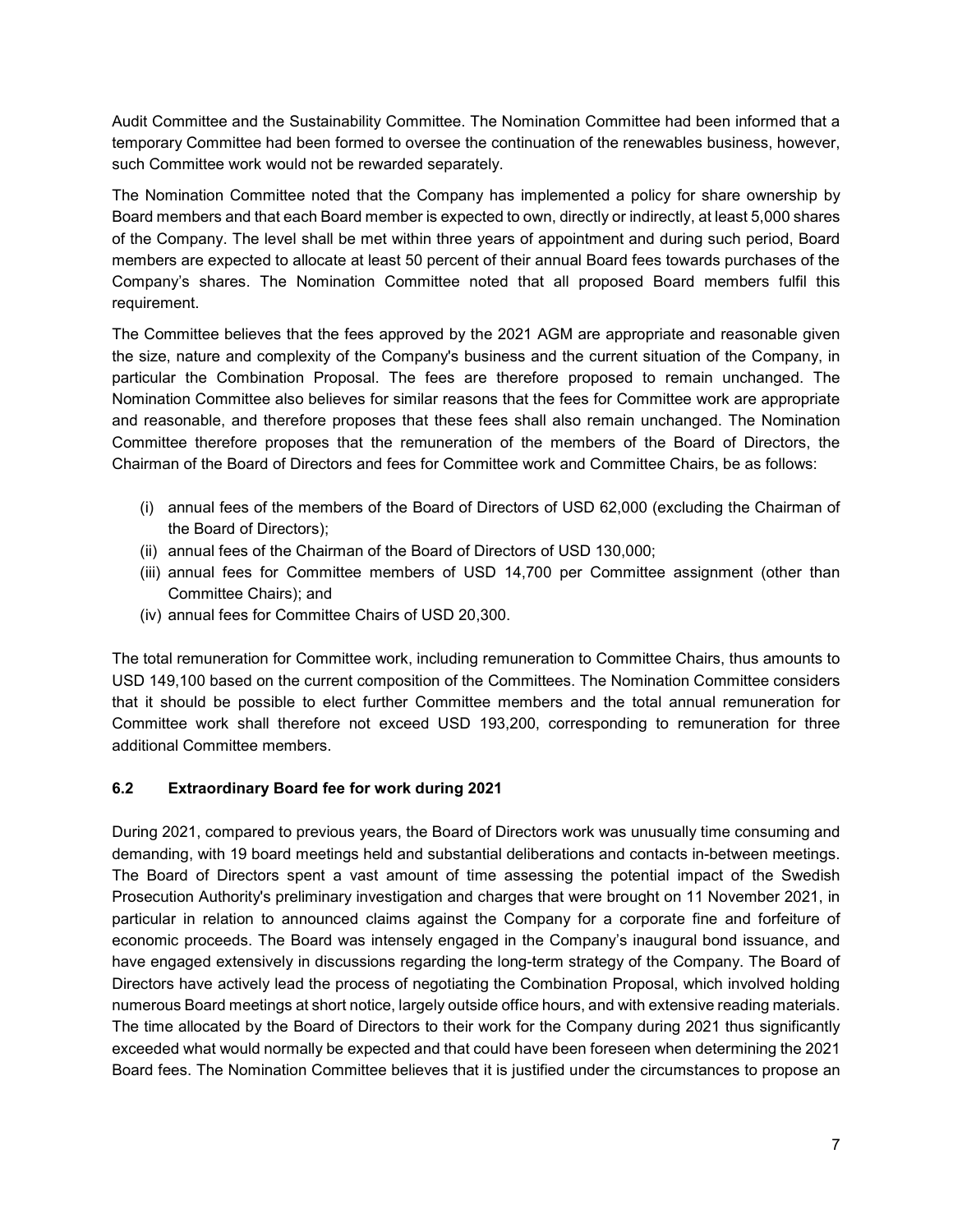extraordinary fee payable to the members of the Board of Directors for such additional work in 2021, with the exception of the former CEO, who was still employed by the Company in 2021.

The Nomination Committee therefore proposes that extraordinary remuneration to the members of the Board of Directors and the Chairman of the Board of Directors, to be paid after the 2022 AGM for work carried out in 2021, be as follows:

- (i) extraordinary fees of the members of the Board of Directors of USD 93,000 (excluding the Chairman of the Board of Directors and the former CEO); and
- (ii) extraordinary fees of the Chairman of the Board of Directors of USD 195,000,

corresponding to an increase of the ordinary Board fees for 2021 of 150%.

## **7. Independence of the members of the Board of Directors**

According to the Code, a majority of the members of the Board of Directors elected by the shareholders' meeting are to be independent of the Company and Group management. In addition, at least two of the members of the Board of Directors who are independent of the Company and Group management are also to be independent of the Company's major shareholders.

It is the opinion of the Nomination Committee that all of the proposed members of the Board of Directors, with the exception of the former Chief Executive Officer Alex Schneiter, shall be considered independent of the Company and Group management. In the opinion of the Nomination Committee, the fact that Ian H. Lundin has received fees for work performed outside the directorship does not entail that they shall be considered non-independent of the Company and Group management.

With respect to independence of the Company's major shareholders, it is the opinion of the Nomination Committee that the representatives of the Company's major shareholder, Ian H. Lundin, Lukas H. Lundin and Adam I. Lundin, are not independent. It is the opinion of the Nomination Committee that Peggy Bruzelius, C. Ashley Heppenstall, Grace Reksten Skaugen, Torstein Sanness, Alex Schneiter, Jakob Thomasen and Cecilia Vieweg are independent of the Company's major shareholders.

## **8. Election of auditor and auditor's fees**

The Nomination Committee proposes that Ernst & Young AB, which intends to appoint authorised public accountant Anders Kriström as the auditor in charge, be elected at the 2022 AGM for a term until the 2023 AGM. The proposal regarding the election of auditor was recommended to the Nomination Committee by the Company's Audit Committee.

The Nomination Committee proposes that, as in previous years, the payment of auditor's fees shall be made upon approval of their invoice.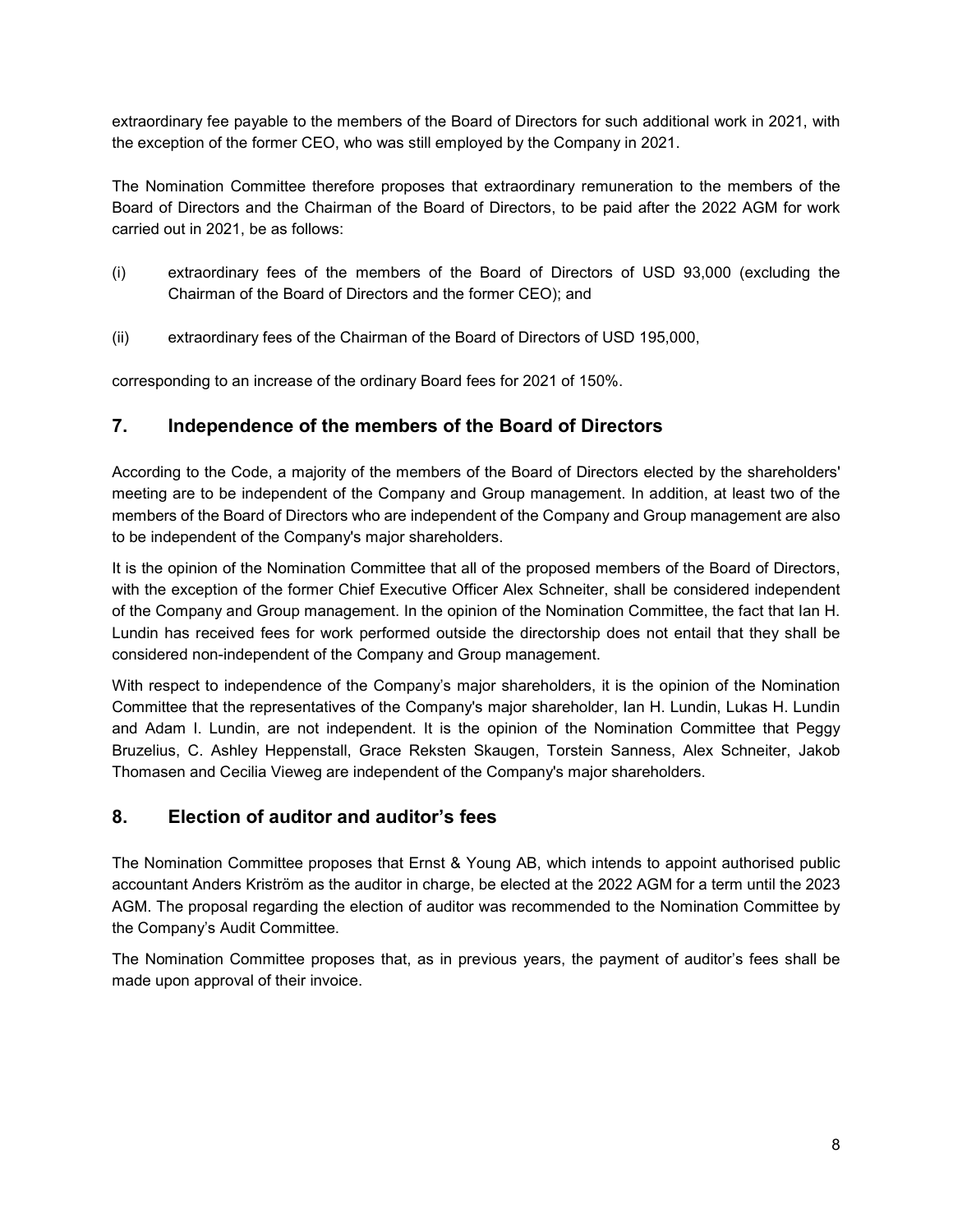## **9. Nomination Committee Process**

The Nomination Committee reviewed the Nomination Committee Process approved at the 2020 AGM and concluded that no changes should be proposed.

 $\overline{\phantom{a}}$  , where  $\overline{\phantom{a}}$  , where  $\overline{\phantom{a}}$  , where  $\overline{\phantom{a}}$  ,  $\overline{\phantom{a}}$  ,  $\overline{\phantom{a}}$  ,  $\overline{\phantom{a}}$  ,  $\overline{\phantom{a}}$  ,  $\overline{\phantom{a}}$  ,  $\overline{\phantom{a}}$  ,  $\overline{\phantom{a}}$  ,  $\overline{\phantom{a}}$  ,  $\overline{\phantom{a}}$  ,  $\overline{\phantom{a}}$  ,  $\overline{\phantom$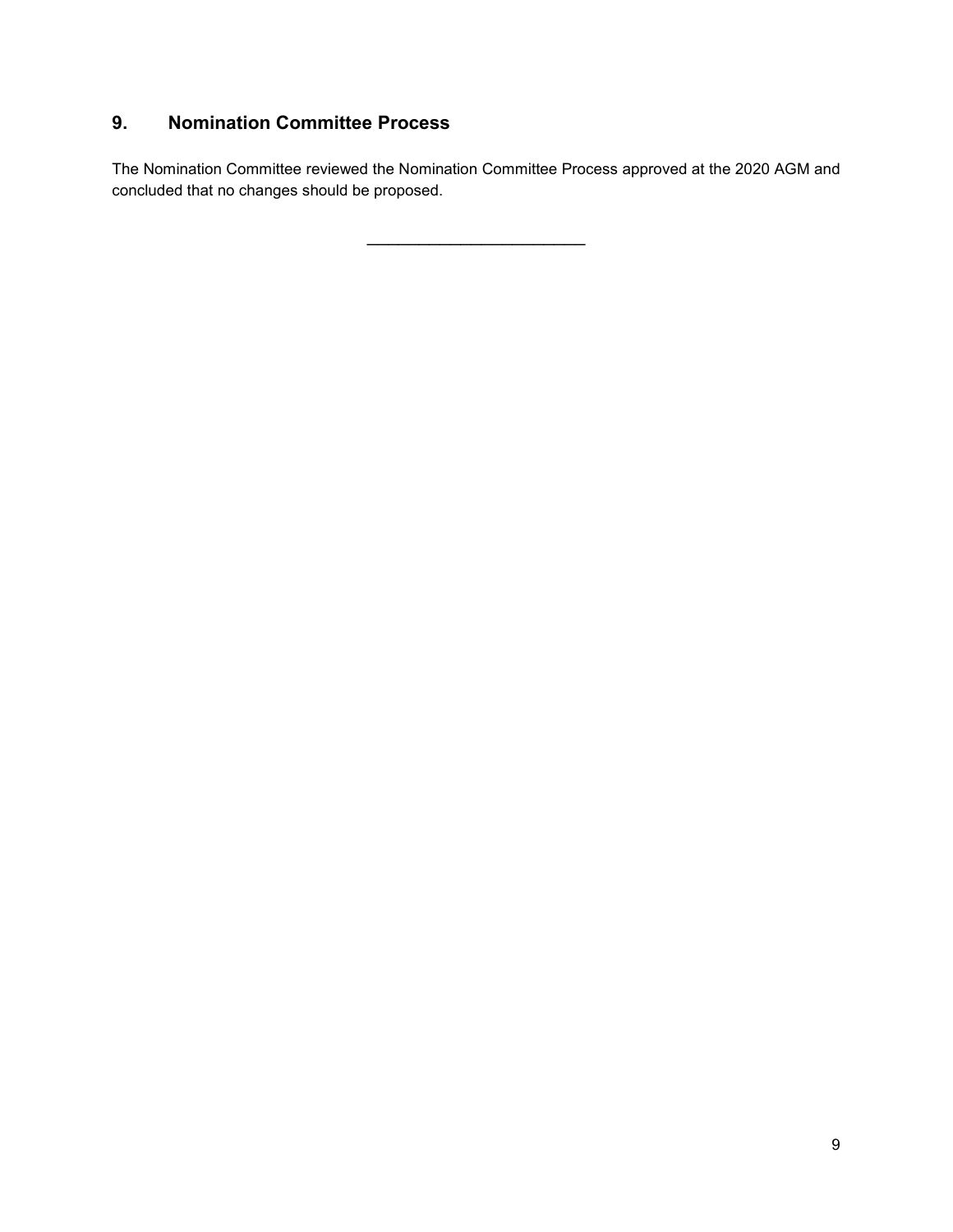## **The Nomination Committee's complete proposal for resolutions by the 2022 Annual General Meeting of Lundin Energy AB (publ)**

- Advokat Klaes Edhall to be appointed as Chairman of the Annual General Meeting.
- Ten members of the Board of Directors to be appointed without deputy members.
- Remuneration of the members of the Board of Directors and the Chairman of the Board of Directors, including in respect of Committee membership, to be as follows: (i) annual fees of the members of the Board of Directors of USD 62,000 (excluding the Chairman of the Board of Directors); (ii) annual fees of the Chairman of the Board of Directors of USD 130,000; (iii) annual fees for Committee members of USD 14,700 per Committee assignment (other than Committee Chairs); (iv) annual fees for Committee Chairs of USD 20,300; with the total fees for Committee work, including Committee Chairs, not to exceed USD 193,200.
- Re-election of Peggy Bruzelius, C. Ashley Heppenstall, Ian H. Lundin, Lukas H. Lundin, Adam I. Lundin, Grace Reksten Skaugen, Torstein Sanness, Alex Schneiter, Jakob Thomasen and Cecilia Vieweg as members of the Board of Directors for a term until the end of the 2023 Annual General Meeting.
- Re-election of Ian H. Lundin as Chairman of the Board of Directors.
- The auditor's fees shall be payable upon approval of their invoice.
- Re-election of the registered accounting firm Ernst & Young AB, which intends to appoint authorised public accountant Anders Kriström as the auditor in charge, as the auditor of the Company for a term until the 2023 Annual General Meeting.
- Extraordinary remuneration of the members of the Board of Directors and the Chairman of the Board of Directors, to be paid after the 2022 Annual General Meeting for work carried out in 2021, to be as follows: (i) extraordinary fees of the members of the Board of Directors of USD 93,000 (excluding the Chairman of the Board of Directors and the former CEO); and (ii) extraordinary fees of the Chairman of the Board of Directors of USD 195,000.

Stockholm, February 2022

Aksel Azrac **Oskar Börjesson** Ian H. Lundin

Chairman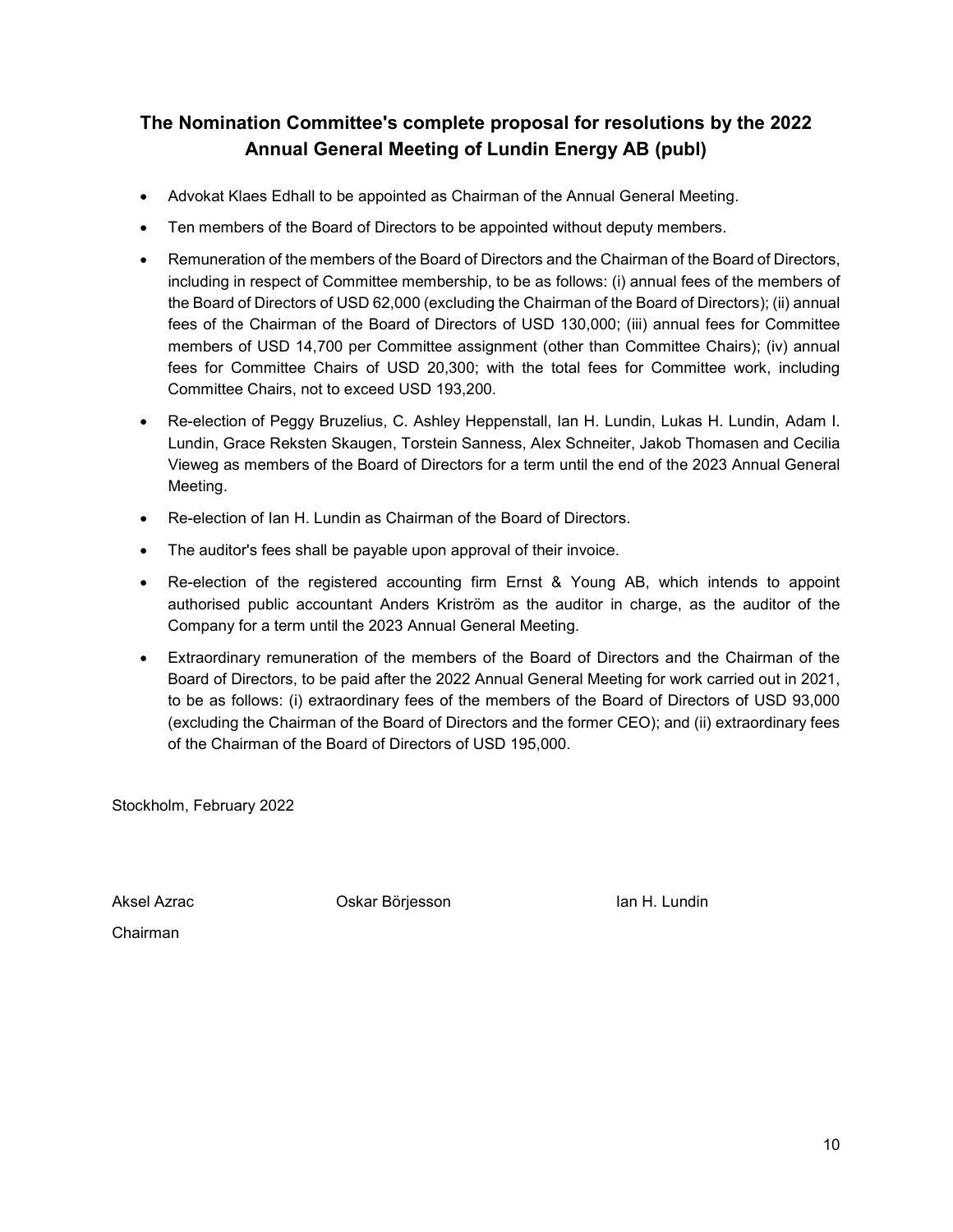| <b>Board of Directors:</b>                                   | Ian H. Lundin                                                                                                                                  | <b>Alex Schneiter</b>                                                                                                                                   | <b>Peggy Bruzelius</b>                                                                                                                                                         | C. Ashley Heppenstall                                                                                                                                                                               | Adam I. Lundin                                                                                                                                                              |
|--------------------------------------------------------------|------------------------------------------------------------------------------------------------------------------------------------------------|---------------------------------------------------------------------------------------------------------------------------------------------------------|--------------------------------------------------------------------------------------------------------------------------------------------------------------------------------|-----------------------------------------------------------------------------------------------------------------------------------------------------------------------------------------------------|-----------------------------------------------------------------------------------------------------------------------------------------------------------------------------|
| Function                                                     | Chairman (since 2002)<br>Elected 2001<br>Born 1960<br>Compensation<br>Committee member                                                         | Director<br>Elected 2016<br>Born 1962                                                                                                                   | Director<br>Elected 2013<br><b>Born 1949</b><br>Audit Committee chair                                                                                                          | Director<br>Elected 2001<br>Born 1962<br>Audit Committee<br>member                                                                                                                                  | Director<br>Elected 2021<br><b>Born 1987</b>                                                                                                                                |
| Education                                                    | <b>B.Sc. Petroleum</b><br>Engineering from the<br>University of Tulsa.                                                                         | M.Sc. Geophysics and<br>degree in Geology<br>from the University of<br>Geneva.                                                                          | M.Sc. Economics and<br>Business from the<br>Stockholm School of<br>Economics.                                                                                                  | <b>B.Sc. Mathematics</b><br>from the University of<br>Durham.                                                                                                                                       | Studies in Mining<br>Technology<br>and Marketing<br>Management at the<br>British Columbia<br>Institute of<br>Technology.                                                    |
| Experience                                                   | CEO of International<br>Petroleum Corp.<br>$1989 - 1998.$<br>CEO of Lundin Oil AB<br>$1998 - 2001.$<br>CEO of Lundin Energy<br>$2001 - 2002$ . | Various positions<br>within Lundin related<br>companies since 1993.<br>COO of Lundin Energy<br>$2002 - 2015.$<br>CEO of Lundin Energy<br>$2015 - 2020.$ | Managing Director of<br><b>ABB</b> Financial Services<br>AB 1991-1997.<br>Head of the asset<br>management division<br>of Skandinaviska<br>Enskilda Banken AB<br>$1997 - 1998.$ | Various positions<br>within Lundin related<br>companies since 1993.<br>CFO of Lundin Oil AB<br>$1998 - 2001$ .<br>CFO of Lundin Energy<br>$2001 - 2002$ .<br>CEO of Lundin Energy<br>$2002 - 2015.$ | CEO & President of<br>Josemaria Resources,<br>former CEO &<br>President of Filo<br>Mining Corp. Co-head<br>of the London office<br>for an international<br>investment bank. |
| Other board duties                                           | Member of the board<br>of Etrion Corporation<br>and member of the<br>advisory board of Adolf<br>H. Lundin Charitable<br>Foundation (AHLCF).    |                                                                                                                                                         | Chair of the board of<br>Lancelot Asset<br>Management<br>AB and member of the<br>board of International<br><b>Consolidated Airlines</b><br>Group S.A. and<br>Skandia Liv.      | Chairman of the<br>board of International<br>Petroleum Corp. and<br>Josemaria Resources<br>Inc. and member of the<br>board of Lundin Gold<br>Inc. and Lundin Mining<br>Corp.                        | Chairman of the<br>board of Filo Mining<br>Corp, member of<br>the board of NGEx<br>Minerals, Josemaria<br>Resources and Lundin<br>Foundation.                               |
| Shares as at<br>31 December 2021                             | Ni1 <sup>1</sup>                                                                                                                               | 521.126                                                                                                                                                 | 8.000                                                                                                                                                                          | Ni1 <sup>3</sup>                                                                                                                                                                                    | Ni <sup>14</sup>                                                                                                                                                            |
| Independent of the<br><b>Company and Group</b><br>management | Yes                                                                                                                                            | No <sup>2</sup>                                                                                                                                         | Yes                                                                                                                                                                            | Yes                                                                                                                                                                                                 | Yes                                                                                                                                                                         |
| Independent of<br>major shareholders                         | No <sup>1</sup>                                                                                                                                | Yes                                                                                                                                                     | Yes                                                                                                                                                                            | Yes                                                                                                                                                                                                 | No <sup>4</sup>                                                                                                                                                             |

1 Ian H. Lundin is in the Nomination Committee's and the Company's opinion not deemed independent of the Company's major shareholder as Ian H. Lundin is a member of the Lundin family that holds, through family trusts, Nemesia S.à.r.l., which holds 95,478,606 shares in the Company.

2 Alex Schneiter is in the Nomination Committee's and the Company's opinion not deemed independent of the Company and Group management since he was the President and CEO of Lundin Energy up until the end of 2020.

3 C. Ashley Heppenstall holds 1,142,618 shares in Lundin Energy AB through an investment company, Rojafi.

4 Adam I. Lundin is a member of the Board of Directors as of 30 March 2021. Adam I. Lundin is in the Nomination Committee's and the Company's opinion not deemed independent of the Company's major shareholder as Adam I. Lundin is a member of the Lundin family that holds, through a family trust, Nemesia S.à.r.l., which holds 95,478,606 shares in the Company.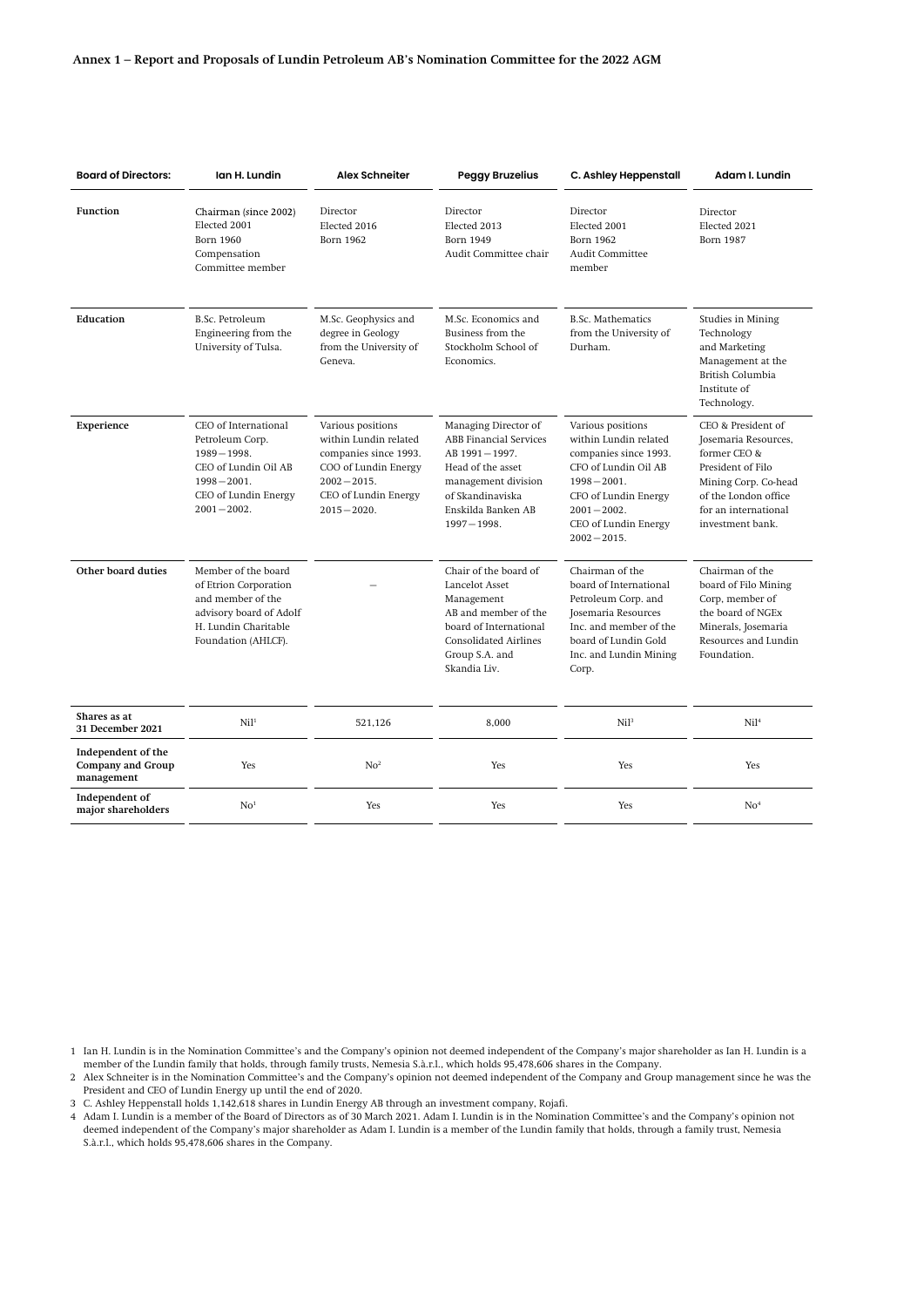| Lukas H. Lundin                                                                                                                                  | Grace Reksten Skaugen                                                                                                                                                                                                                                 | <b>Torstein Sanness</b>                                                                                                                                                          | <b>Jakob Thomasen</b>                                                                                                                                                | <b>Cecilia Vieweg</b>                                                                                                                                                                                                                           |
|--------------------------------------------------------------------------------------------------------------------------------------------------|-------------------------------------------------------------------------------------------------------------------------------------------------------------------------------------------------------------------------------------------------------|----------------------------------------------------------------------------------------------------------------------------------------------------------------------------------|----------------------------------------------------------------------------------------------------------------------------------------------------------------------|-------------------------------------------------------------------------------------------------------------------------------------------------------------------------------------------------------------------------------------------------|
| Director<br>Elected 2001<br><b>Born 1958</b>                                                                                                     | Director<br>Elected 2015<br><b>Born 1953</b><br><b>Sustainability Committee</b><br>chair<br><b>Compensation Committee</b><br>member                                                                                                                   | Director<br>Elected 2018<br><b>Born 1947</b><br><b>Sustainability Committee</b><br>member                                                                                        | Director<br>Elected 2017<br><b>Born 1962</b><br>Audit Committee member<br>Sustainability Committee<br>member                                                         | Director<br>Elected 2013<br>Born 1955<br><b>Compensation Committee</b><br>chair                                                                                                                                                                 |
| Graduate (engineering)<br>from the New Mexico<br>Institute of Mining and<br>Technology.                                                          | MBA from the BI Norwegian<br>School of Management,<br>Ph.D. Laser Physics and B.Sc.<br>Honours Physics from Imperial<br>College of Science and<br>Technology at the University<br>of London.                                                          | M.Sc. Engineering in<br>geology, geophysics and<br>mining engineering from<br>the Norwegian Institute of<br>Technology in Trondheim.                                             | Graduate of the University of<br>Copenhagen, Denmark, M.Sc.<br>in Geoscience and completed<br>the Advanced Strategic<br>Management programme at<br>IMD, Switzerland. | L.L.M. from the University<br>of Lund.                                                                                                                                                                                                          |
| Various key positions<br>within companies where<br>the Lundin family has a<br>major shareholding.                                                | Former Director of Corporate<br>Finance with SEB Enskilda<br>Securities in Oslo.<br>Board member/deputy chair of<br>Statoil ASA 2002-2015.<br>Member of HSBC European<br>Senior Advisory Council.                                                     | Various positions in Saga<br>Petroleum 1972-2000.<br>Managing Director of Det<br>Norske Oljeselskap AS<br>$2000 - 2004.$<br>Managing Director of Lundin<br>Norway AS 2004-2015.  | Former CEO of Maersk<br>Oil and a member of the<br>Executive Board of the<br>Maersk Group 2009-2016.                                                                 | General Counsel and<br>member of the Executive<br>Management of AB<br>Electrolux 1999-2018.<br>Senior positions in AB Volvo<br>Group 1990-1998.<br>Lawyer in private practice.<br>Member of the Swedish<br>Securities Council<br>$2006 - 2016.$ |
| Chairman of the board<br>of Lundin Mining Corp.,<br>Lucara Diamond Corp.,<br>Lundin Gold Inc. and<br>member of the board of Filo<br>Mining Corp. | Member of the board of<br>Investor AB. Euronav NV<br>and PJT Partners, founder<br>and board member of the<br>Norwegian Institute of<br>Directors, trustee and council<br>member of the International<br>Institute for Strategic Studies<br>in London. | Chairman of the board<br>of Magnora ASA, deputy<br>chairman of Panoro Energy<br>ASA and member of the<br>board of International<br>Petroleum Corp. and Carbon<br>Transition ASA. | Chairman of the DHI Group,<br>ESVAGT, RelyOn Nutec and<br>Hovedstadens Letbane.                                                                                      |                                                                                                                                                                                                                                                 |
| 425,000 <sup>5</sup>                                                                                                                             | 6,000                                                                                                                                                                                                                                                 | 93,310                                                                                                                                                                           | 8,820                                                                                                                                                                | 5,000                                                                                                                                                                                                                                           |
| Yes                                                                                                                                              | Yes                                                                                                                                                                                                                                                   | Yes                                                                                                                                                                              | Yes                                                                                                                                                                  | Yes                                                                                                                                                                                                                                             |
| No <sup>5</sup>                                                                                                                                  | Yes                                                                                                                                                                                                                                                   | Yes                                                                                                                                                                              | Yes                                                                                                                                                                  | Yes                                                                                                                                                                                                                                             |

5 Lukas H. Lundin is in the Nomination Committee's and the Company's opinion not deemed independent of the Company's major shareholder as Lukas H. Lundin is a member of the Lundin family that holds, through family trusts, Nemesia S.à.r.l., which holds 95,478,606 shares in the Company.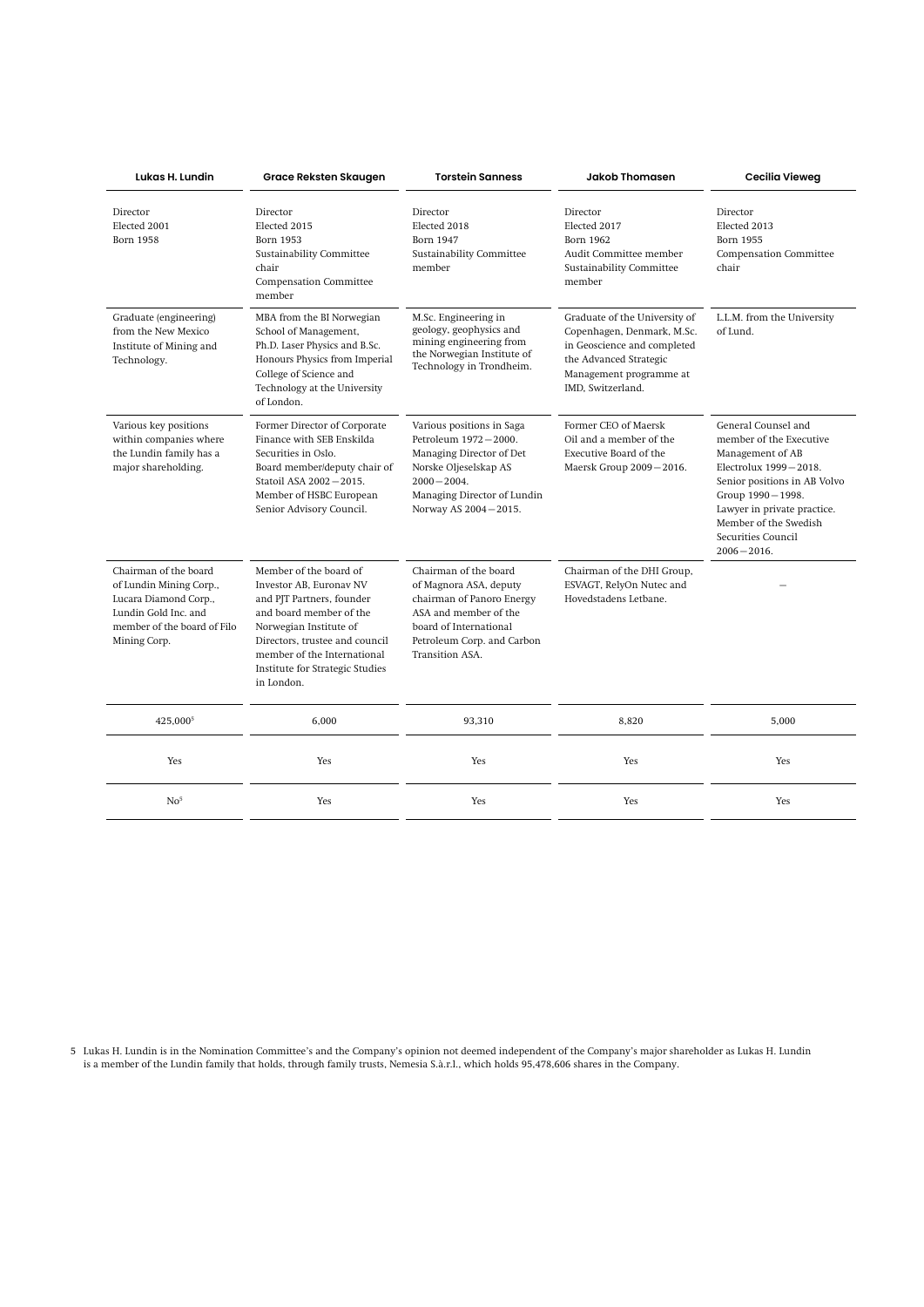# **LUNDIN ENERGY AB**

## **NOMINATION COMMITTEE PROCESS**

## **1. General**

- 1.1 As per the Swedish Code of Corporate Governance (Code of Governance), Lundin Energy AB (publ) (the Company) shall each year appoint a Nomination Committee which shall have as its sole task to propose decisions to the Annual General Meeting (AGM) on electoral and remuneration issues, and procedural issue for the appointment of the Nomination Committee for the following year.
- 1.2 The AGM shall either appoint the members of the Nomination Committee or specify how they are to be appointed. This Nomination Committee Process shall apply as the Company's nomination procedure generally for all AGMs, until recommended to be amended or replaced by a future Nomination Committee, to specify how the Nomination Committee is to be appointed and to instruct the Nomination Committee on how it is to conduct its work.
- 1.3 References herein to AGMs shall apply *mutatis mutandis* to Extraordinary General Meetings where elections of the Board of Directors and/or the auditor are to take place.

## **2. Appointment of the Nomination Committee**

- 2.1 The Chairman of the Board of Directors shall invite a minimum of three and a maximum of four of the larger shareholders of the Company based on shareholdings as per 1 June of each year, provided such larger shareholders agree to participate, to form a Nomination Committee for the AGM of the following year. The Chairman of the Board of Directors shall also be a member of the Nomination Committee. External members not appointed by a larger shareholder may also be invited to join the Nomination Committee to assist in and facilitate the work of the Nomination Committee.
- 2.2 The names of the members of the Nomination Committee shall be published on the Company's website no later than six months prior to the AGM of the following year. The names of the shareholders that the members were appointed by, if applicable, shall be included in the announcement, as well as information on how shareholders may submit recommendations to the Nomination Committee.
- 2.3 The mandate period of a Nomination Committee commences on the date its composition has been published as per article 2.2 and continues until the publication of the composition of the Nomination Committee for the following AGM.
- 2.4 The Chairman of the Board of Directors shall convene the first meeting of each Nomination Committee, which is to be held in good time before the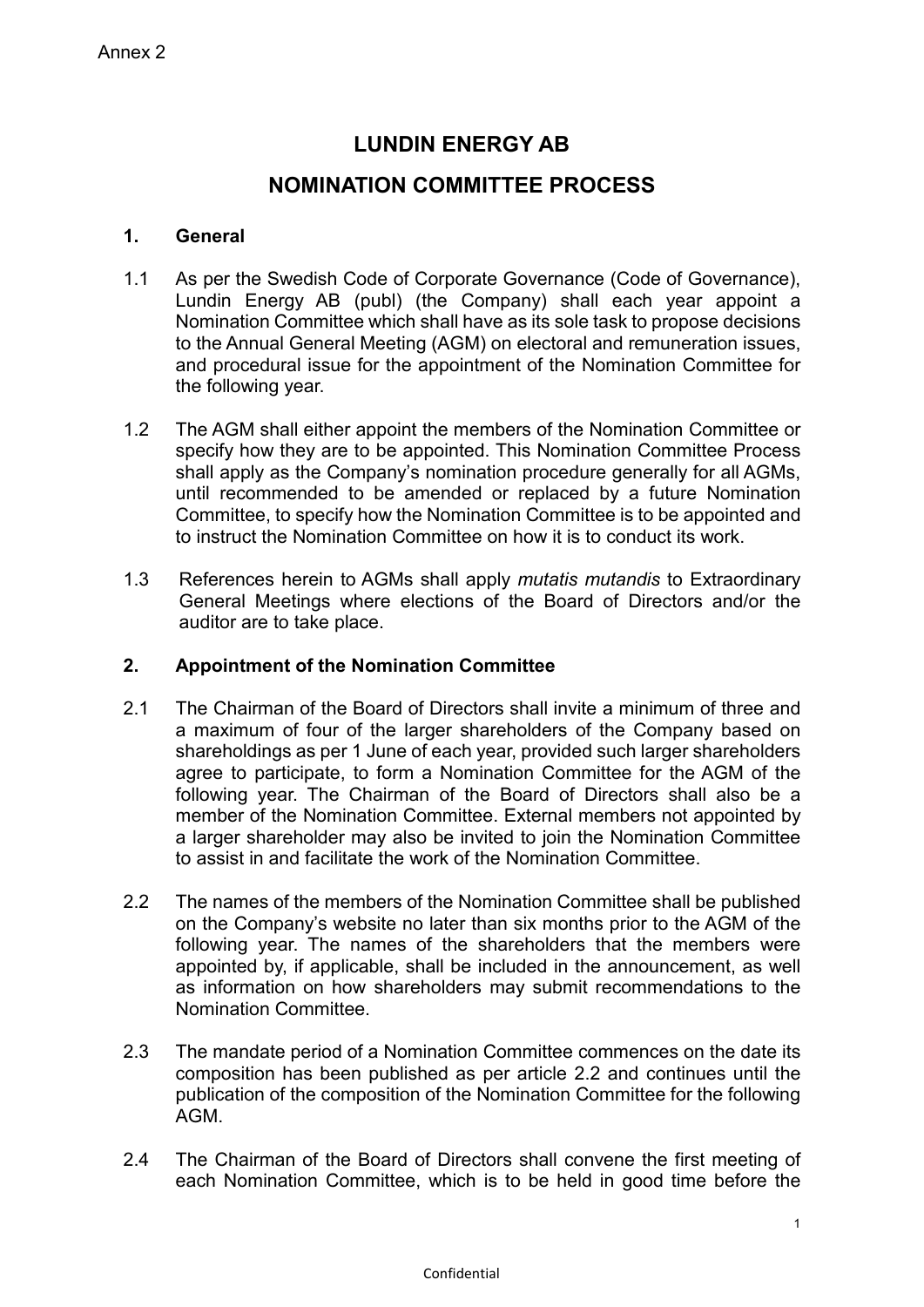announcement of the composition of the Nomination Committee as per article 2.2. The Nomination Committee shall appoint a Chairman at the first meeting.

2.5 If the shareholding in the Company changes significantly before the Nomination Committee's work has been completed, or if a member leaves the Nomination Committee before its work has been completed, a change in the composition of the Nomination Committee may take place. If the Nomination Committee then consists of appointees of less than three of the larger shareholders of the Company, the Chairman of the Board shall, with the aim to increase the number of members to three, invite another larger shareholder to join the Nomination Committee. If a member ceases to be connected to a larger shareholder, due to termination of employment or similar, that larger shareholder may appoint another person to replace such member of the Nomination Committee. Information about changes to the composition of the Nomination Committee, as well as information about new members and the larger shareholders that they were appointed by, if applicable, shall be published on the Company's website as soon as possible after a change has occurred.

### **3. Duties of the Nomination Committee**

- 3.1 The Nomination Committee shall prepare proposals for the following resolutions to the AGM:
	- (i) Chairman of the AGM;
	- (ii) number of members of the Board of Directors;
	- (iii) members of the Board of Directors;
	- (iv) Chairman of the Board of Directors;
	- (v) remuneration of the members of the Board of Directors, distinguishing between the Chairman and other members and remuneration for Board Committee work;
	- (vi) election of auditor of the Company;
	- (vii) remuneration of the Company's auditor; and
	- (viii) Nomination Committee Process (in case of amendment).
- 3.2 The proposals of the Nomination Committee shall be presented to the Company in a written report in general at least eight weeks before the AGM to ensure the proposals can be duly included in the notice of the AGM. The Nomination Committee report shall in addition be posted on the Company's website at the same time as the notice of the AGM is issued.
- 3.3 As a basis for its proposals regarding the members of the Board of Directors, the Nomination Committee shall consider the requirements set forth in the Code of Governance to ensure that the Company's Board of Directors has a size and composition that enables it to manage the Company's affairs efficiently and with integrity.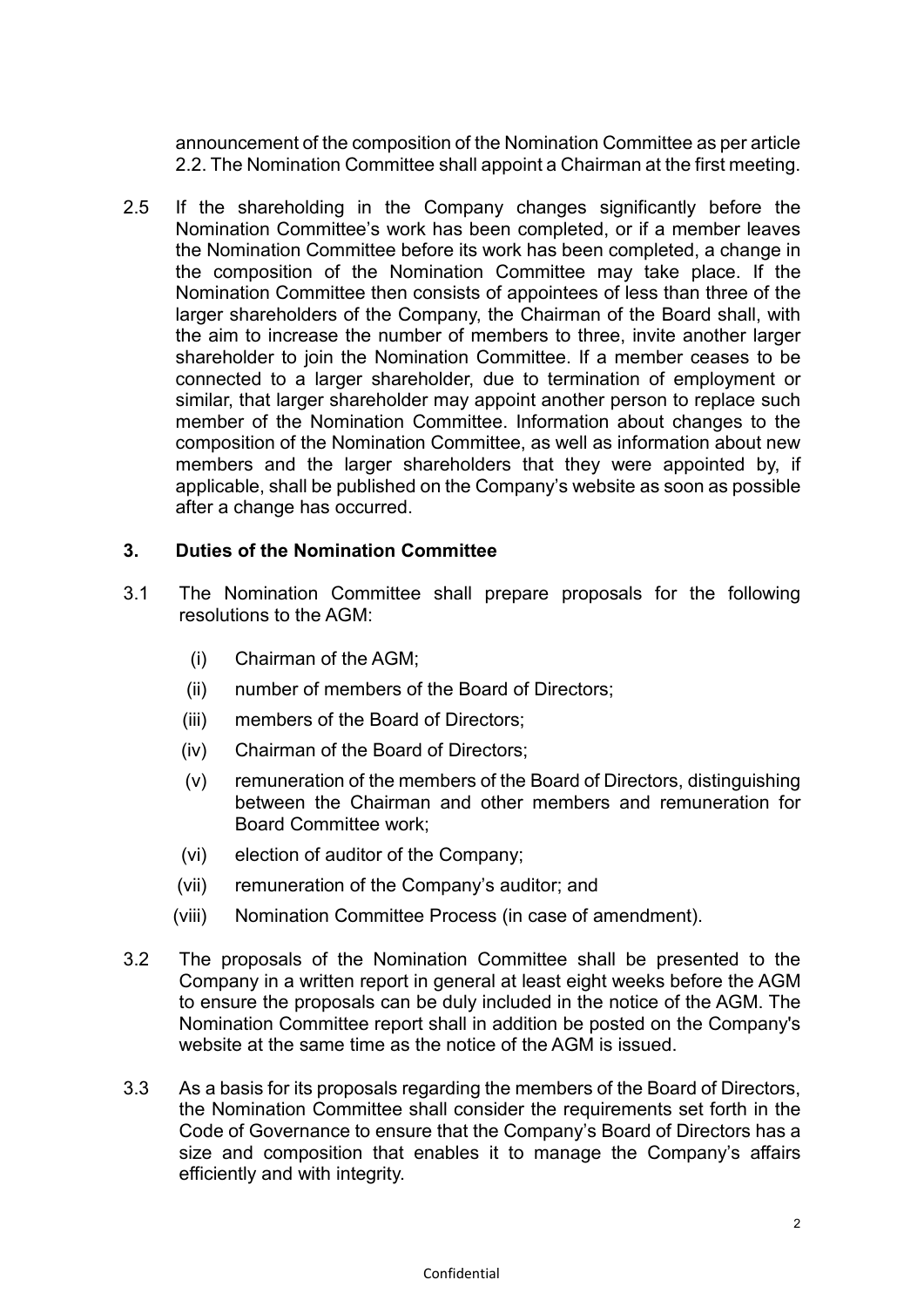- 3.4 In its written report, the Nomination Committee shall include a description of its work and considerations, as well as explanations regarding its proposals, in particular in respect of the following requirements regarding the composition of the Board of Directors:
	- (i) candidates' age, principal education and work experience;
	- (ii) any work performed by the candidates for the Company and other significant professional commitments;
	- (iii) candidates' holdings of shares and other financial instruments in the Company and any such holdings owned by candidates' related natural or legal persons;
	- (iv) whether the Nomination Committee deems the candidates to be independent of the Company and Group management, as well as of major shareholders of the Company;
	- (v) in case of re-election, the year that the candidates were first elected to the Board of Directors; and
	- (vi) other information that could be of importance to shareholders to assess the candidates' expertise and independence.
- 3.5 If an election for auditor shall take place at the AGM, the proposal of the Nomination Committee shall be based on a report to be prepared by the Company's Audit Committee, which report shall include an assessment of the independence and impartiality of the proposed auditor, as well as of the implications of services provided to the Company by the proposed auditor outside the scope of general audit work, if applicable.
- 3.6 The Nomination Committee shall at each AGM give an account of its work and present its proposals for resolutions at the AGM. All members of the Nomination Committee shall endeavour to be present at each AGM.

## **4. Meetings of the Nomination Committee**

- 4.1 The Nomination Committee shall meet as often as is required for the performance of its duties. A notice of a meeting shall be circulated by the Chairman of the Nomination Committee in good time before each meeting, except as provided in article 2.4 in respect of the first meeting of each Nomination Committee. Any member of the Nomination Committee may reasonably request at any time during the mandate period that a meeting be convened and the Chairman shall comply with such reasonable requests.
- 4.2 The Nomination Committee shall be quorate if more than half of the members are present.
- 4.3 The Nomination Committee shall endeavour to reach unanimous decisions in all matters to be proposed to the AGM. If a unanimous decision cannot be reached, the Nomination Committee shall present to the AGM the proposals approved by a majority of the members of the Nomination Committee and